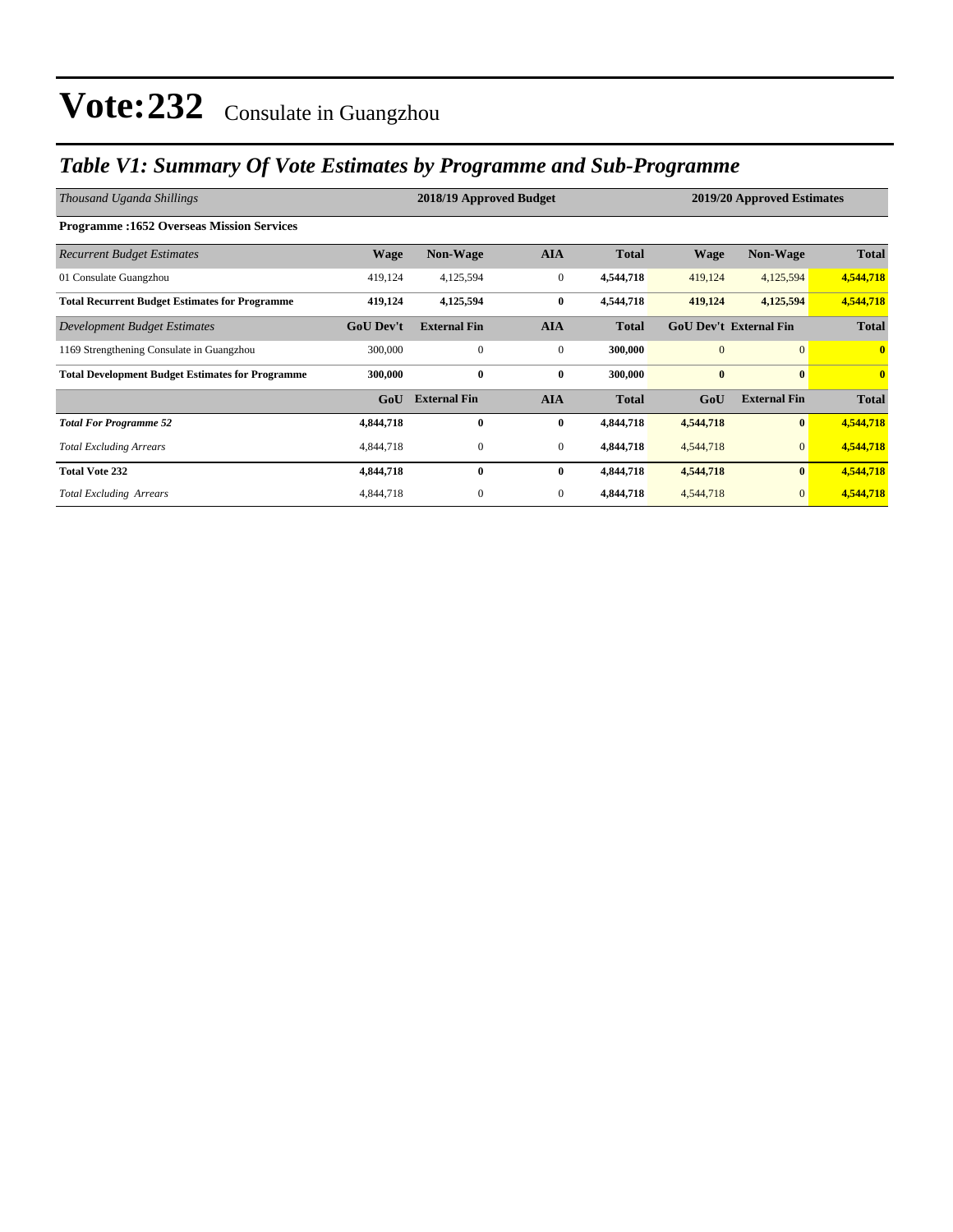### *Table V2: Summary Vote Estimates by Item*

| Thousand Uganda Shillings                                   | 2018/19 Approved Budget |                     |              |              | 2019/20Approved Estimates |                     |              |  |
|-------------------------------------------------------------|-------------------------|---------------------|--------------|--------------|---------------------------|---------------------|--------------|--|
|                                                             | GoU                     | <b>External Fin</b> | AIA          | <b>Total</b> | GoU                       | <b>External Fin</b> | <b>Total</b> |  |
| <b>Employees, Goods and Services (Outputs Provided)</b>     | 4,544,718               | $\bf{0}$            | $\bf{0}$     | 4,544,718    | 4,544,718                 | $\bf{0}$            | 4,544,718    |  |
| 211103 Allowances (Inc. Casuals, Temporary)                 | 960,050                 | $\bf{0}$            | $\bf{0}$     | 960,050      | 1,028,352                 | $\bf{0}$            | 1,028,352    |  |
| 211105 Missions staff salaries                              | 419,124                 | $\bf{0}$            | $\bf{0}$     | 419,124      | 419,124                   | $\bf{0}$            | 419,124      |  |
| 213001 Medical expenses (To employees)                      | 72,897                  | $\bf{0}$            | $\bf{0}$     | 72,897       | 372,897                   | $\bf{0}$            | 372,897      |  |
| 221001 Advertising and Public Relations                     | 11,000                  | $\bf{0}$            | $\bf{0}$     | 11,000       | 11,000                    | $\bf{0}$            | 11,000       |  |
| 221002 Workshops and Seminars                               | 122,000                 | $\bf{0}$            | $\bf{0}$     | 122,000      | 142,000                   | $\bf{0}$            | 142,000      |  |
| 221005 Hire of Venue (chairs, projector, etc)               | 40,000                  | $\bf{0}$            | $\bf{0}$     | 40,000       | 60,000                    | $\bf{0}$            | 60,000       |  |
| 221007 Books, Periodicals & Newspapers                      | 4,000                   | $\bf{0}$            | $\bf{0}$     | 4,000        | 4,000                     | $\mathbf{0}$        | 4,000        |  |
| 221008 Computer supplies and Information Technology<br>(TT) | 4,000                   | $\bf{0}$            | $\bf{0}$     | 4,000        | 4,000                     | $\bf{0}$            | 4,000        |  |
| 221009 Welfare and Entertainment                            | 107,000                 | $\bf{0}$            | $\bf{0}$     | 107,000      | 169,200                   | $\bf{0}$            | 169,200      |  |
| 221011 Printing, Stationery, Photocopying and Binding       | 18,000                  | $\bf{0}$            | $\bf{0}$     | 18,000       | 23,000                    | $\bf{0}$            | 23,000       |  |
| 221012 Small Office Equipment                               | 2,000                   | $\bf{0}$            | $\bf{0}$     | 2,000        | 2,000                     | $\bf{0}$            | 2,000        |  |
| 221017 Subscriptions                                        | 2,000                   | $\bf{0}$            | $\bf{0}$     | 2,000        | 2,000                     | $\bf{0}$            | 2,000        |  |
| 222001 Telecommunications                                   | 96,000                  | $\bf{0}$            | $\bf{0}$     | 96,000       | 96,000                    | $\bf{0}$            | 96,000       |  |
| 222002 Postage and Courier                                  | 6,000                   | $\bf{0}$            | $\bf{0}$     | 6,000        | 8,000                     | $\bf{0}$            | 8,000        |  |
| 223001 Property Expenses                                    | 4,000                   | $\bf{0}$            | $\bf{0}$     | 4,000        | 4,000                     | $\bf{0}$            | 4,000        |  |
| 223003 Rent – (Produced Assets) to private entities         | 1,126,797               | $\bf{0}$            | $\bf{0}$     | 1,126,797    | 1,196,797                 | $\bf{0}$            | 1,196,797    |  |
| 223005 Electricity                                          | 7,000                   | $\bf{0}$            | $\bf{0}$     | 7,000        | 7,000                     | $\mathbf{0}$        | 7,000        |  |
| 223006 Water                                                | 5,000                   | $\bf{0}$            | $\bf{0}$     | 5,000        | 5,000                     | $\bf{0}$            | 5,000        |  |
| 223007 Other Utilities- (fuel, gas, firewood, charcoal)     | 5,000                   | $\bf{0}$            | $\bf{0}$     | 5,000        | 5,000                     | $\bf{0}$            | 5,000        |  |
| 225002 Consultancy Services-Long-term                       | 1,000,000               | $\bf{0}$            | $\bf{0}$     | 1,000,000    | 266,298                   | $\bf{0}$            | 266,298      |  |
| 226001 Insurances                                           | 6,000                   | $\bf{0}$            | $\bf{0}$     | 6,000        | 6,000                     | $\bf{0}$            | 6,000        |  |
| 227001 Travel inland                                        | 240,000                 | $\bf{0}$            | $\bf{0}$     | 240,000      | 280,000                   | $\bf{0}$            | 280,000      |  |
| 227002 Travel abroad                                        | 249,128                 | $\bf{0}$            | $\bf{0}$     | 249,128      | 348,328                   | $\bf{0}$            | 348,328      |  |
| 227003 Carriage, Haulage, Freight and transport hire        | $\bf{0}$                | $\bf{0}$            | $\bf{0}$     | $\bf{0}$     | 37,000                    | $\bf{0}$            | 37,000       |  |
| 227004 Fuel, Lubricants and Oils                            | 18,884                  | $\bf{0}$            | $\bf{0}$     | 18,884       | 18,884                    | $\bf{0}$            | 18,884       |  |
| 228002 Maintenance - Vehicles                               | 14,838                  | $\bf{0}$            | $\bf{0}$     | 14,838       | 24,838                    | $\bf{0}$            | 24,838       |  |
| 228004 Maintenance – Other                                  | 4,000                   | $\bf{0}$            | $\bf{0}$     | 4,000        | 4,000                     | $\bf{0}$            | 4,000        |  |
| <b>Investment</b> (Capital Purchases)                       | 300,000                 | $\bf{0}$            | $\bf{0}$     | 300,000      | $\bf{0}$                  | $\pmb{0}$           | $\bf{0}$     |  |
| 312201 Transport Equipment                                  | 300,000                 | $\bf{0}$            | $\bf{0}$     | 300,000      | $\bf{0}$                  | $\bf{0}$            | $\bf{0}$     |  |
| <b>Grand Total Vote 232</b>                                 | 4,844,718               | $\bf{0}$            | $\bf{0}$     | 4,844,718    | 4,544,718                 | $\bf{0}$            | 4,544,718    |  |
| <b>Total Excluding Arrears</b>                              | 4,844,718               | $\mathbf{0}$        | $\mathbf{0}$ | 4,844,718    | 4,544,718                 | $\overline{0}$      | 4,544,718    |  |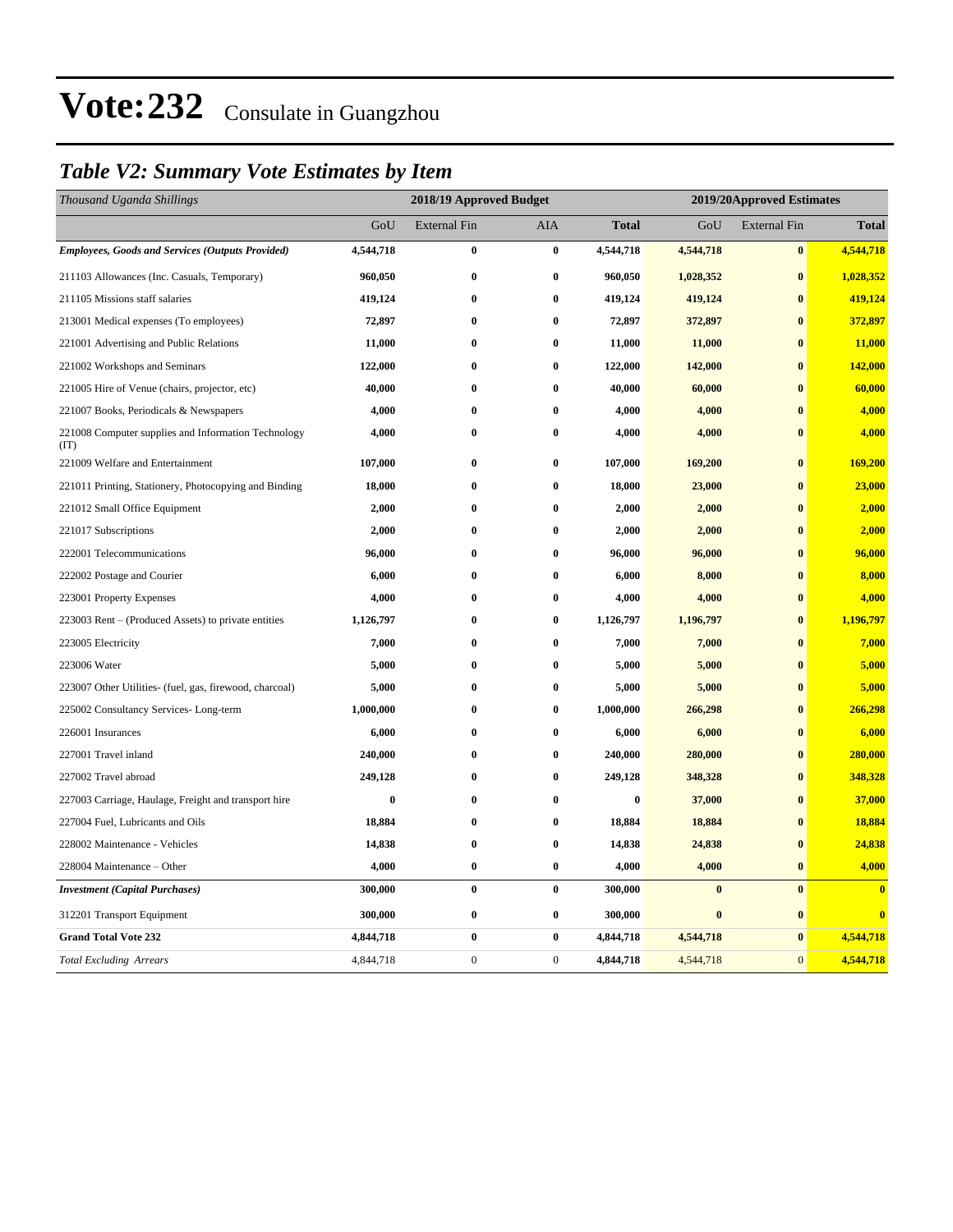### *Table V3: Detailed Estimates by Programme, Sub Programme, Output and Item*

### *Programme :1652 Overseas Mission Services*

*Recurrent Budget Estimates*

### **SubProgramme 01 Consulate Guangzhou**

| Thousand Uganda Shillings                                | 2018/19 Approved Budget |                |                  | 2019/20 Approved Estimates |                  |              |              |
|----------------------------------------------------------|-------------------------|----------------|------------------|----------------------------|------------------|--------------|--------------|
| <b>Outputs Provided</b>                                  | Wage                    | Non Wage       | <b>AIA</b>       | <b>Total</b>               | Wage             | Non Wage     | <b>Total</b> |
| <b>Output 165201 Cooperation frameworks</b>              |                         |                |                  |                            |                  |              |              |
| 211103 Allowances (Inc. Casuals, Temporary)              | $\mathbf{0}$            | 430,025        | $\boldsymbol{0}$ | 430,025                    | $\overline{0}$   | 464,176      | 464,176      |
| 211105 Missions staff salaries                           | 419,124                 | $\overline{0}$ | $\boldsymbol{0}$ | 419,124                    | 419,124          | $\mathbf{0}$ | 419,124      |
| 213001 Medical expenses (To employees)                   | $\boldsymbol{0}$        | 36,448         | $\boldsymbol{0}$ | 36,448                     | $\mathbf{0}$     | 186,448      | 186,448      |
| 221001 Advertising and Public Relations                  | $\boldsymbol{0}$        | 5,500          | $\boldsymbol{0}$ | 5,500                      | $\boldsymbol{0}$ | 5,500        | 5,500        |
| 221002 Workshops and Seminars                            | $\boldsymbol{0}$        | 21,000         | $\boldsymbol{0}$ | 21,000                     | $\boldsymbol{0}$ | 31,000       | 31,000       |
| 221005 Hire of Venue (chairs, projector, etc)            | $\boldsymbol{0}$        | 16,800         | $\boldsymbol{0}$ | 16,800                     | $\mathbf{0}$     | 26,800       | 26,800       |
| 221007 Books, Periodicals & Newspapers                   | $\boldsymbol{0}$        | 1,680          | $\boldsymbol{0}$ | 1,680                      | $\mathbf{0}$     | 1,680        | 1,680        |
| 221008 Computer supplies and Information Technology (IT) | $\boldsymbol{0}$        | 1,680          | $\boldsymbol{0}$ | 1,680                      | $\mathbf{0}$     | 1,680        | 1,680        |
| 221009 Welfare and Entertainment                         | $\boldsymbol{0}$        | 28,940         | $\boldsymbol{0}$ | 28,940                     | $\boldsymbol{0}$ | 60,040       | 60,040       |
| 221011 Printing, Stationery, Photocopying and Binding    | $\boldsymbol{0}$        | 3,360          | $\boldsymbol{0}$ | 3,360                      | $\boldsymbol{0}$ | 5,360        | 5,360        |
| 221012 Small Office Equipment                            | $\boldsymbol{0}$        | 800            | $\boldsymbol{0}$ | 800                        | $\mathbf{0}$     | 800          | 800          |
| 222001 Telecommunications                                | $\boldsymbol{0}$        | 6,000          | $\boldsymbol{0}$ | 6,000                      | $\mathbf{0}$     | 6,000        | 6,000        |
| 222002 Postage and Courier                               | $\boldsymbol{0}$        | 2,000          | $\boldsymbol{0}$ | 2,000                      | $\boldsymbol{0}$ | 3,000        | 3,000        |
| 223003 Rent – (Produced Assets) to private entities      | $\boldsymbol{0}$        | 563,398        | $\boldsymbol{0}$ | 563,398                    | $\boldsymbol{0}$ | 598,398      | 598,398      |
| 223005 Electricity                                       | $\boldsymbol{0}$        | 2,000          | $\boldsymbol{0}$ | 2,000                      | $\boldsymbol{0}$ | 2,000        | 2,000        |
| 223006 Water                                             | $\boldsymbol{0}$        | 1,000          | $\boldsymbol{0}$ | 1,000                      | $\mathbf{0}$     | 1,000        | 1,000        |
| 223007 Other Utilities- (fuel, gas, firewood, charcoal)  | $\boldsymbol{0}$        | 1,000          | $\boldsymbol{0}$ | 1,000                      | $\boldsymbol{0}$ | 1,000        | 1,000        |
| 225002 Consultancy Services-Long-term                    | $\boldsymbol{0}$        | 1,000,000      | $\boldsymbol{0}$ | 1,000,000                  | $\mathbf{0}$     | 266,298      | 266,298      |
| 226001 Insurances                                        | $\boldsymbol{0}$        | 1,000          | $\boldsymbol{0}$ | 1,000                      | $\boldsymbol{0}$ | 1,000        | 1,000        |
| 227001 Travel inland                                     | $\boldsymbol{0}$        | 6,000          | $\boldsymbol{0}$ | 6,000                      | $\boldsymbol{0}$ | 26,000       | 26,000       |
| 227002 Travel abroad                                     | $\boldsymbol{0}$        | 22,180         | $\boldsymbol{0}$ | 22,180                     | $\boldsymbol{0}$ | 71,780       | 71,780       |
| 227004 Fuel, Lubricants and Oils                         | $\boldsymbol{0}$        | 3,000          | $\boldsymbol{0}$ | 3,000                      | $\boldsymbol{0}$ | 3,000        | 3,000        |
| 228002 Maintenance - Vehicles                            | $\boldsymbol{0}$        | 2,824          | $\mathbf{0}$     | 2,824                      | $\boldsymbol{0}$ | 7,824        | 7,824        |
| <b>Total Cost of Output 01</b>                           | 419,124                 | 2,156,635      | 0                | 2,575,759                  | 419,124          | 1,770,784    | 2,189,908    |
| Output 165202 Consulars services                         |                         |                |                  |                            |                  |              |              |
| 211103 Allowances (Inc. Casuals, Temporary)              | $\boldsymbol{0}$        | 450,025        | $\boldsymbol{0}$ | 450,025                    | $\boldsymbol{0}$ | 484,176      | 484,176      |
| 213001 Medical expenses (To employees)                   | $\boldsymbol{0}$        | 36,449         | $\boldsymbol{0}$ | 36,449                     | $\boldsymbol{0}$ | 186,449      | 186,449      |
| 221001 Advertising and Public Relations                  | $\boldsymbol{0}$        | 5,500          | $\boldsymbol{0}$ | 5,500                      | $\mathbf{0}$     | 5,500        | 5,500        |
| 221002 Workshops and Seminars                            | $\boldsymbol{0}$        | 21,000         | $\boldsymbol{0}$ | 21,000                     | $\boldsymbol{0}$ | 31,000       | 31,000       |
| 221005 Hire of Venue (chairs, projector, etc)            | $\boldsymbol{0}$        | 23,200         | $\boldsymbol{0}$ | 23,200                     | $\boldsymbol{0}$ | 33,200       | 33,200       |
| 221007 Books, Periodicals & Newspapers                   | $\boldsymbol{0}$        | 2,320          | $\boldsymbol{0}$ | 2,320                      | $\mathbf{0}$     | 2,320        | 2,320        |
| 221008 Computer supplies and Information Technology (IT) | $\boldsymbol{0}$        | 2,320          | $\boldsymbol{0}$ | 2,320                      | $\boldsymbol{0}$ | 2,320        | 2,320        |
| 221009 Welfare and Entertainment                         | $\boldsymbol{0}$        | 38,060         | $\boldsymbol{0}$ | 38,060                     | $\mathbf{0}$     | 69,160       | 69,160       |
| 221011 Printing, Stationery, Photocopying and Binding    | $\boldsymbol{0}$        | 4,640          | $\boldsymbol{0}$ | 4,640                      | $\boldsymbol{0}$ | 7,640        | 7,640        |
| 221012 Small Office Equipment                            | $\boldsymbol{0}$        | 1,200          | $\boldsymbol{0}$ | 1,200                      | $\boldsymbol{0}$ | 1,200        | 1,200        |
| 221017 Subscriptions                                     | $\boldsymbol{0}$        | 2,000          | $\boldsymbol{0}$ | 2,000                      | $\boldsymbol{0}$ | 2,000        | 2,000        |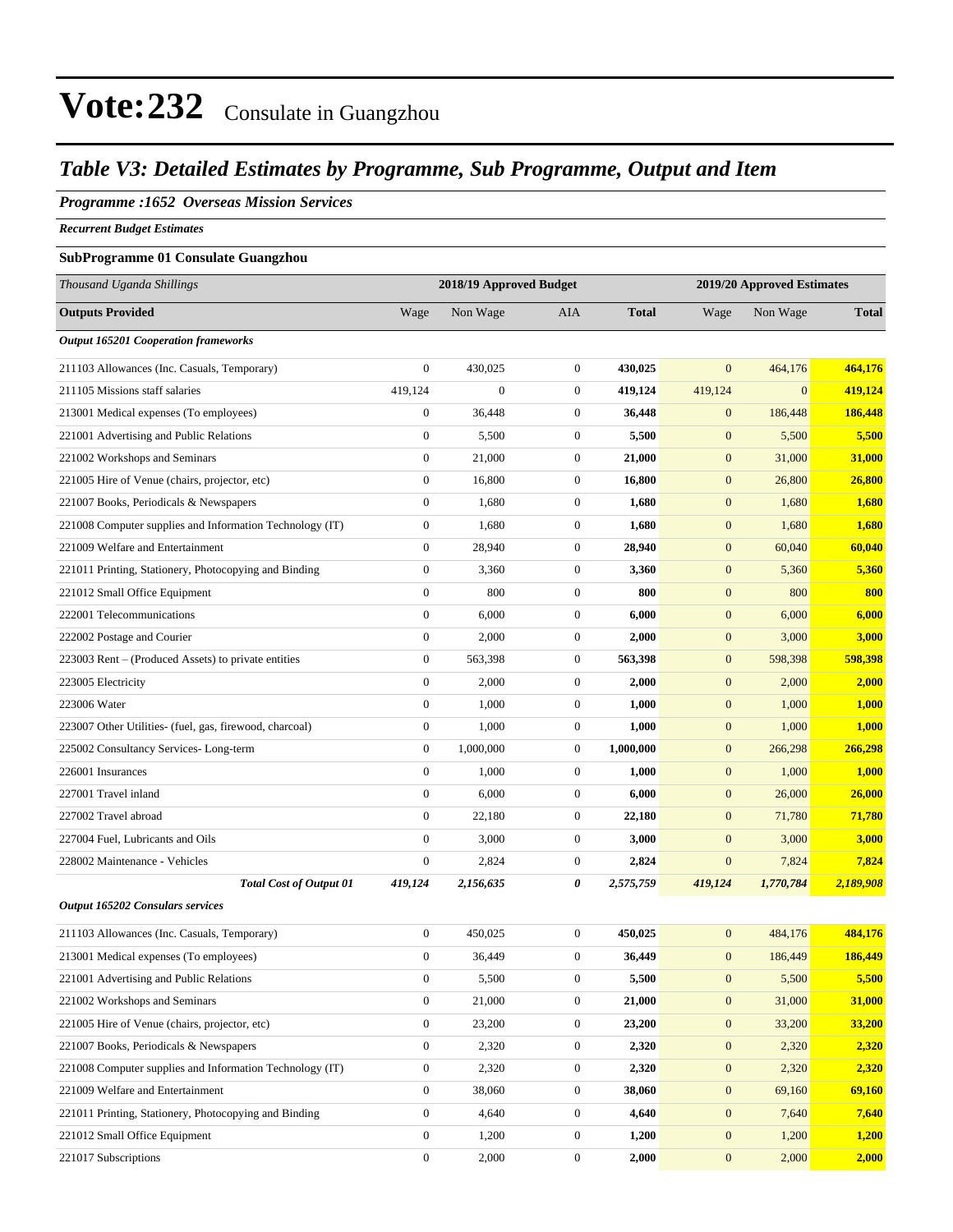| 222001 Telecommunications                                              | $\boldsymbol{0}$                            | 80,000           | $\boldsymbol{0}$ | 80,000                 | $\mathbf{0}$               | 80,000           | 80,000                |
|------------------------------------------------------------------------|---------------------------------------------|------------------|------------------|------------------------|----------------------------|------------------|-----------------------|
| 222002 Postage and Courier                                             | $\boldsymbol{0}$                            | 4,000            | $\boldsymbol{0}$ | 4,000                  | $\mathbf{0}$               | 5,000            | 5,000                 |
| 223001 Property Expenses                                               | $\mathbf{0}$                                | 4,000            | $\boldsymbol{0}$ | 4,000                  | $\mathbf{0}$               | 4,000            | 4,000                 |
| 223003 Rent – (Produced Assets) to private entities                    | $\boldsymbol{0}$                            | 563,399          | $\boldsymbol{0}$ | 563,399                | $\mathbf{0}$               | 598,399          | 598,399               |
| 223005 Electricity                                                     | $\boldsymbol{0}$                            | 5,000            | $\boldsymbol{0}$ | 5,000                  | $\mathbf{0}$               | 5,000            | 5,000                 |
| 223006 Water                                                           | $\mathbf{0}$                                | 4,000            | $\boldsymbol{0}$ | 4,000                  | $\mathbf{0}$               | 4,000            | 4,000                 |
| 223007 Other Utilities- (fuel, gas, firewood, charcoal)                | $\boldsymbol{0}$                            | 4,000            | $\boldsymbol{0}$ | 4,000                  | $\mathbf{0}$               | 4,000            | 4,000                 |
| 226001 Insurances                                                      | $\mathbf{0}$                                | 5,000            | $\boldsymbol{0}$ | 5,000                  | $\mathbf{0}$               | 5,000            | 5,000                 |
| 227001 Travel inland                                                   | $\mathbf{0}$                                | 134,000          | $\boldsymbol{0}$ | 134,000                | $\mathbf{0}$               | 154,000          | 154,000               |
| 227002 Travel abroad                                                   | $\boldsymbol{0}$                            | 146,948          | $\boldsymbol{0}$ | 146,948                | $\mathbf{0}$               | 196,548          | 196,548               |
| 227003 Carriage, Haulage, Freight and transport hire                   | $\mathbf{0}$                                | $\boldsymbol{0}$ | $\boldsymbol{0}$ | $\bf{0}$               | $\mathbf{0}$               | 37,000           | 37,000                |
| 227004 Fuel, Lubricants and Oils                                       | $\boldsymbol{0}$                            | 15,884           | $\overline{0}$   | 15,884                 | $\boldsymbol{0}$           | 15,884           | 15,884                |
| 228002 Maintenance - Vehicles                                          | $\mathbf{0}$                                | 12,014           | $\boldsymbol{0}$ | 12,014                 | $\mathbf{0}$               | 17,014           | 17,014                |
| 228004 Maintenance – Other                                             | $\boldsymbol{0}$                            | 4,000            | $\boldsymbol{0}$ | 4,000                  | $\mathbf{0}$               | 4,000            | 4,000                 |
| <b>Total Cost of Output 02</b>                                         | 0                                           | 1,568,959        | 0                | 1,568,959              | $\boldsymbol{\theta}$      | 1,954,810        | 1,954,810             |
| Output 165204 Promotion of trade, tourism, education, and investment   |                                             |                  |                  |                        |                            |                  |                       |
| 211103 Allowances (Inc. Casuals, Temporary)                            | $\boldsymbol{0}$                            | 80,000           | $\boldsymbol{0}$ | 80,000                 | $\mathbf{0}$               | 80,000           | 80,000                |
| 221002 Workshops and Seminars                                          | $\mathbf{0}$                                | 80,000           | $\boldsymbol{0}$ | 80,000                 | $\mathbf{0}$               | 80,000           | 80,000                |
| 221009 Welfare and Entertainment                                       | $\mathbf{0}$                                | 40,000           | $\boldsymbol{0}$ | 40,000                 | $\mathbf{0}$               | 40,000           | 40,000                |
| 221011 Printing, Stationery, Photocopying and Binding                  | $\boldsymbol{0}$                            | 10,000           | $\boldsymbol{0}$ | 10,000                 | $\mathbf{0}$               | 10,000           | 10,000                |
| 222001 Telecommunications                                              | $\boldsymbol{0}$                            | 10,000           | $\boldsymbol{0}$ | 10,000                 | $\mathbf{0}$               | 10,000           | 10,000                |
| 227001 Travel inland                                                   | $\mathbf{0}$                                | 100,000          | $\boldsymbol{0}$ | 100,000                | $\mathbf{0}$               | 100,000          | 100,000               |
| 227002 Travel abroad                                                   | $\mathbf{0}$                                | 80,000           | $\boldsymbol{0}$ | 80,000                 | $\mathbf{0}$               | 80,000           | 80,000                |
| <b>Total Cost of Output 04</b>                                         | $\boldsymbol{\theta}$                       | 400,000          | 0                | 400,000                | $\boldsymbol{\theta}$      | 400,000          | 400,000               |
| <b>Total Cost Of Outputs Provided</b>                                  | 419,124                                     | 4,125,594        | $\bf{0}$         | 4,544,718              | 419,124                    | 4,125,594        | 4,544,718             |
| <b>Total Cost for SubProgramme 01</b>                                  | 419,124                                     | 4,125,594        | $\bf{0}$         | 4,544,718              | 419,124                    | 4,125,594        | 4,544,718             |
| <b>Total Excluding Arrears</b>                                         | 419,124                                     | 4,125,594        | $\boldsymbol{0}$ | 4,544,718              | 419,124                    | 4,125,594        | 4,544,718             |
| <b>Development Budget Estimates</b>                                    |                                             |                  |                  |                        |                            |                  |                       |
| Project 1169 Strengthening Consulate in Guangzhou                      |                                             |                  |                  |                        |                            |                  |                       |
| Thousand Uganda Shillings                                              | 2018/19 Approved Budget                     |                  |                  |                        | 2019/20 Approved Estimates |                  |                       |
| <b>Capital Purchases</b>                                               | <b>GoU Dev't External Fin</b><br><b>AIA</b> |                  | <b>Total</b>     | GoU Dev't External Fin |                            | <b>Total</b>     |                       |
| Output 165275 Purchase of Motor Vehicles and Other Transport Equipment |                                             |                  |                  |                        |                            |                  |                       |
| 312201 Transport Equipment                                             | 300,000                                     | $\boldsymbol{0}$ | $\boldsymbol{0}$ | 300,000                | $\mathbf{0}$               | $\mathbf{0}$     | $\bf{0}$              |
| Total Cost Of Output 165275                                            | 300,000                                     | 0                | 0                | 300,000                | $\boldsymbol{\theta}$      | 0                | $\boldsymbol{\theta}$ |
| <b>Total Cost for Capital Purchases</b>                                | 300,000                                     | $\boldsymbol{0}$ | 0                | 300,000                | $\boldsymbol{0}$           | $\mathbf{0}$     | $\bf{0}$              |
| <b>Total Cost for Project: 1169</b>                                    | 300,000                                     | $\boldsymbol{0}$ | $\boldsymbol{0}$ | 300,000                | $\boldsymbol{0}$           | $\boldsymbol{0}$ | $\bf{0}$              |
| <b>Total Excluding Arrears</b>                                         | 300,000                                     | $\boldsymbol{0}$ | $\mathbf{0}$     | 300,000                | $\boldsymbol{0}$           | $\mathbf{0}$     | $\bf{0}$              |

**Total Cost for Programme 52 4,844,718 0 0 4,844,718 4,544,718 0 4,544,718** *Total Excluding Arrears* 4,844,718 0 0 **4,844,718** 4,544,718 0 **4,544,718**

**Grand Total for Vote 232 4,844,718 0 0 4,844,718 4,544,718 0 4,544,718** *Total Excluding Arrears* 4,844,718 0 0 **4,844,718** 4,544,718 0 **4,544,718**

**GoU External Fin AIA Total GoU External Fin Total**

**GoU External Fin AIA Total GoU External Fin. Total**